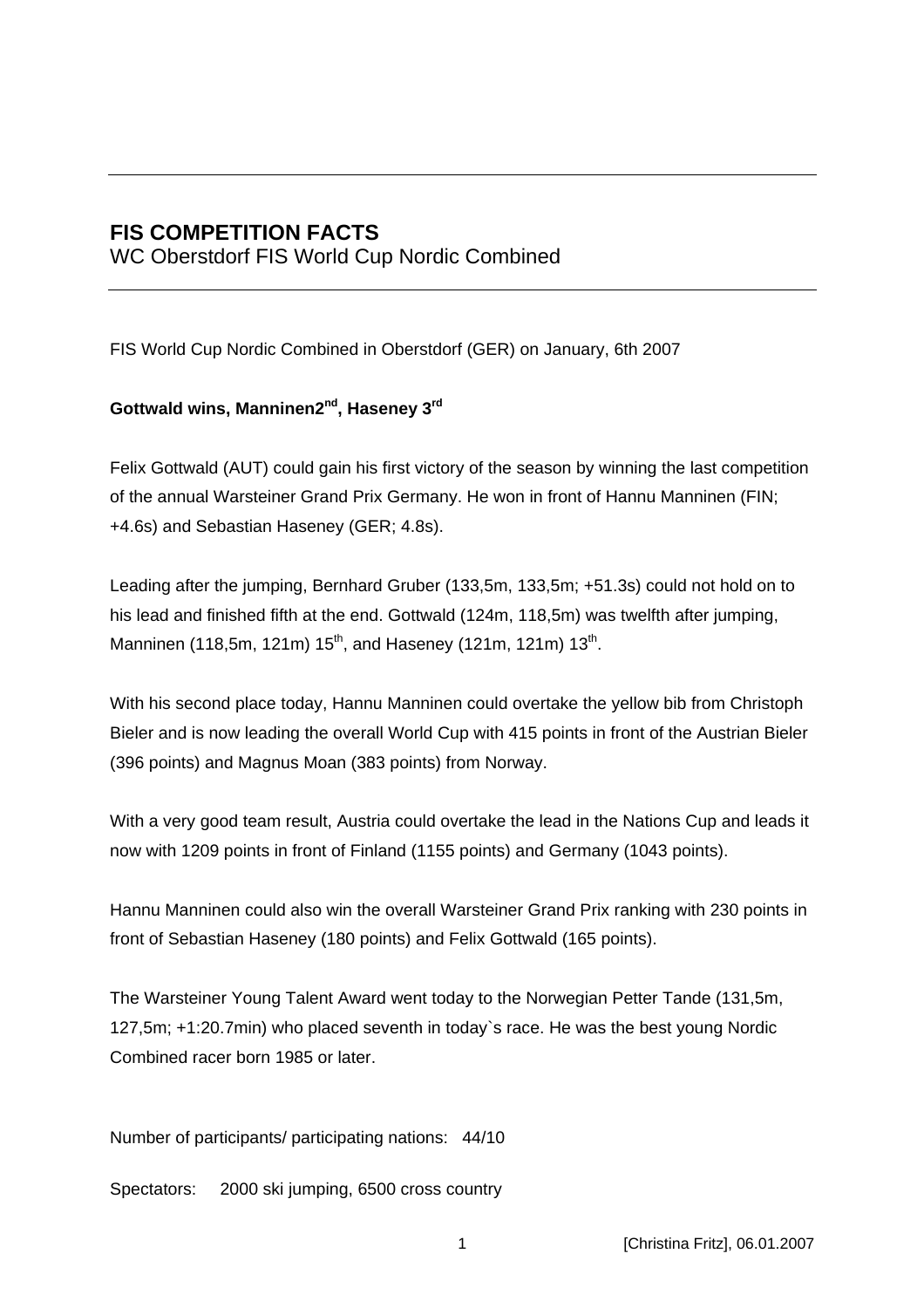### **FIS COMPETITION FACTS**

WC Oberstdorf FIS World Cup Nordic Combined

Number of Media/TV on site and HBC: 2, HBC: ZDF

Weather: slightly cloudy, sunshine, 3°C (Cross Country & Ski Jumping)

Snow Conditions: wet

Special Remarks: -

#### **Pictures:**

Please note that high quality action and podium pictures from today's competitions are available for purchase through the Internet portal offered by Nordic Focus, FIS Partner for photos from the Nordic Disciplines, at www.menzipics.ch/info/indexfisevents.html

#### **Quotes:**

**Felix Gottwald (AUT):** "Every victory feels good, but I have to say that I am very very happy that I could gain my first victory after the Olympics in Turin today. I had a bad start into the season but I was convinced that I would be back again soon because I knew that I have worked very well during the summer. And my victory shows now that I was right. I am satisfied with my jumps today. Luck was on my side, especially during the first round. The gap between me and the leading ones was quite big after jumping, but I knew that a lot would be possible if we could go fast as a group. I tried to find out during the race in what shape the others were and when I realized at the last uphill that they Hannu and Sebastian had more difficulties than me, I started my attack. I was quite convinced that I would win when I came down over the bridge and straight to the finish. It was a great feeling."

**Hannu Manninen (FIN):** "After all, it was a really hard race for me today. I am really satisfied with my jumps; I think the last four jumps I did here in Oberstdorf were the best ones of the whole Warsteiner Grand Prix. However, I had bad luck with the wind in the first round, so I lost a couple of meters. The gap after jumping was quite big to the Berni, who was leading, but I knew that, if I would race as fast as I did in the last competitions, that I could gain a good place. But first, I had to catch Felix and Sebastian and that cost quite a bit of power